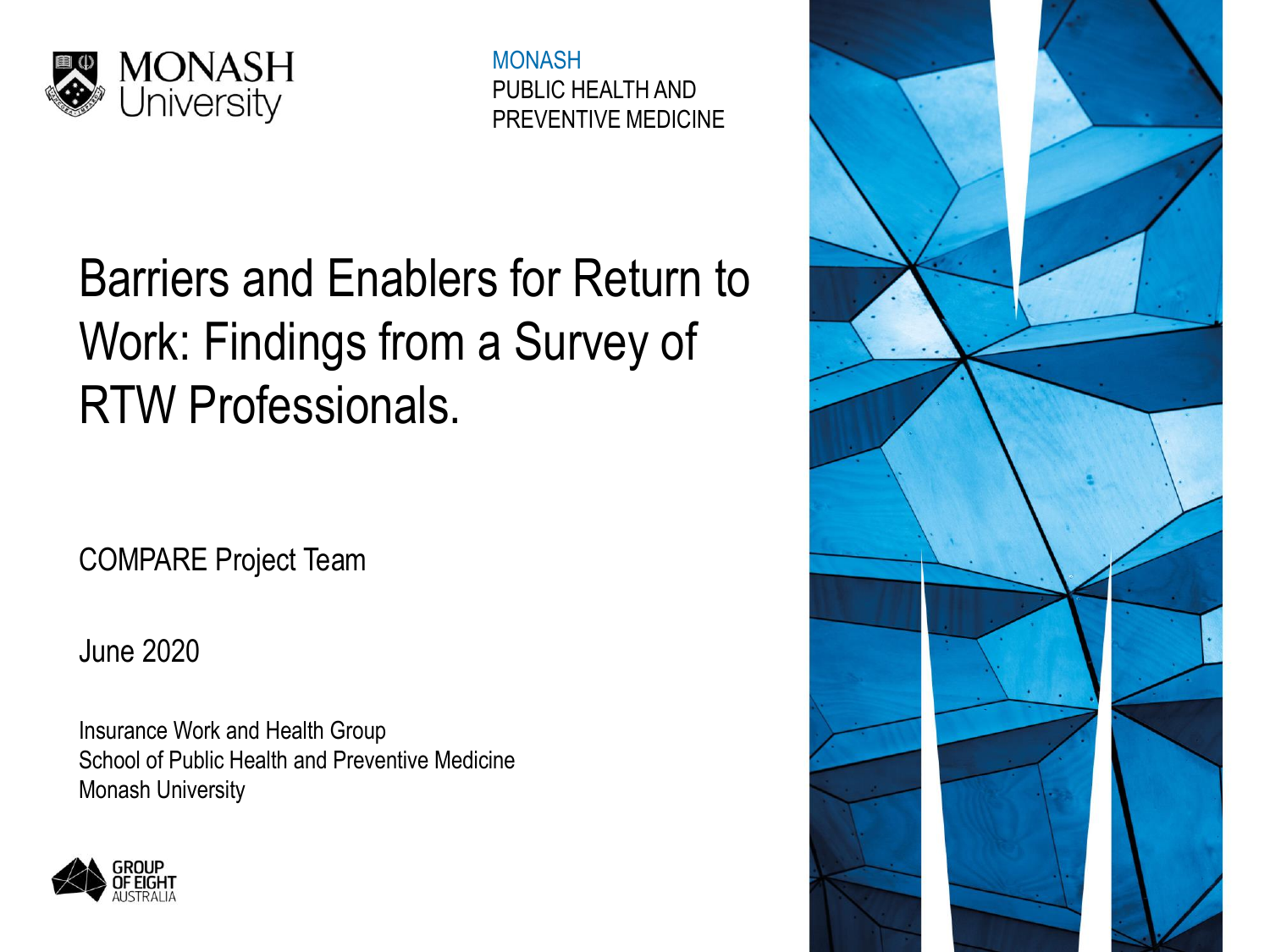## About the Study

#### **Funding**

This study was funded by an Australian Research Council Discovery Grant (DP19020473) and a grant from Safe Work Australia. The views expressed are those of the authors and may not reflect the views of study funders.

#### **Project team**

The study investigators are Professor Alex Collie, Dr Ross Iles, Dr Tyler Lane, Dr Caryn van Vreden and Mr Luke Sheehan from Monash University, A/Professor Peter Smith from University of Toronto in Canada, A/Professor Chris McLeod from University of British Columbia in Canada and Dr Thomas Lund from Frederiksburg Hospital, Denmark.

#### **Ethical Statement**

This project received ethics approval from the Monash University Human Research Ethics Committee in March 2020 (Project ID 21227).

#### **Copyright**

This document is licensed under a Creative Commons Attribution-NonCommercial-ShareAlike 3.0 Unported License (CC BY-NC-SA 3.0 AU).

#### **Contact Details**

Questions related to this document or the study can be directed to: Dr Caryn van Vreden COMPARE Project Co-ordinator School of Public Health and Preventive Medicine, Monash University Email: caryn.vanvreden@monash.edu

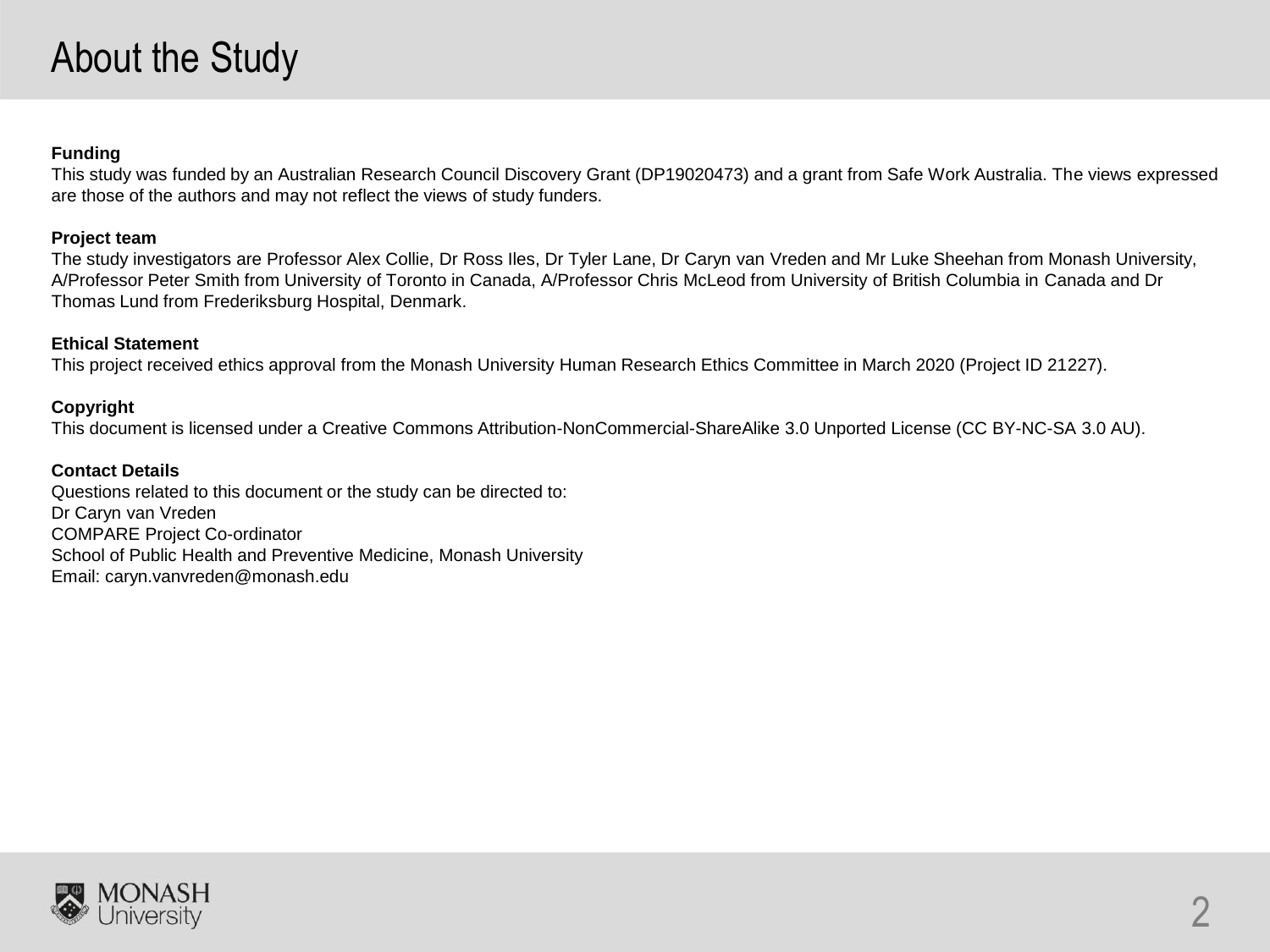### Background and Objectives

### **Background**

There are many potential barriers and enablers to return to work (RTW). These include factors in the workplace, in the healthcare and insurance systems and worker-related factors.

RTW stakeholders may have different views on the relative importance of certain barriers and enablers, depending on their role in the RTW process, their training/expertise and their level of experience.

Understanding these different perspectives can support development of multi-stakeholder RTW interventions, which have been shown to be effective.

### **Objectives**

This study sought to understand and describe the perspectives of Australian RTW professionals regarding the barriers and enablers to RTW among injured and ill workers.

Specific objectives are to:

- Determine the barriers and enablers that have the greatest influence on return to work as rated by Australian return to work professionals.
- **•** Determine whether ratings of barriers and enablers differ according to the professionals job role/expertise, the nature of their employer and level of experience.

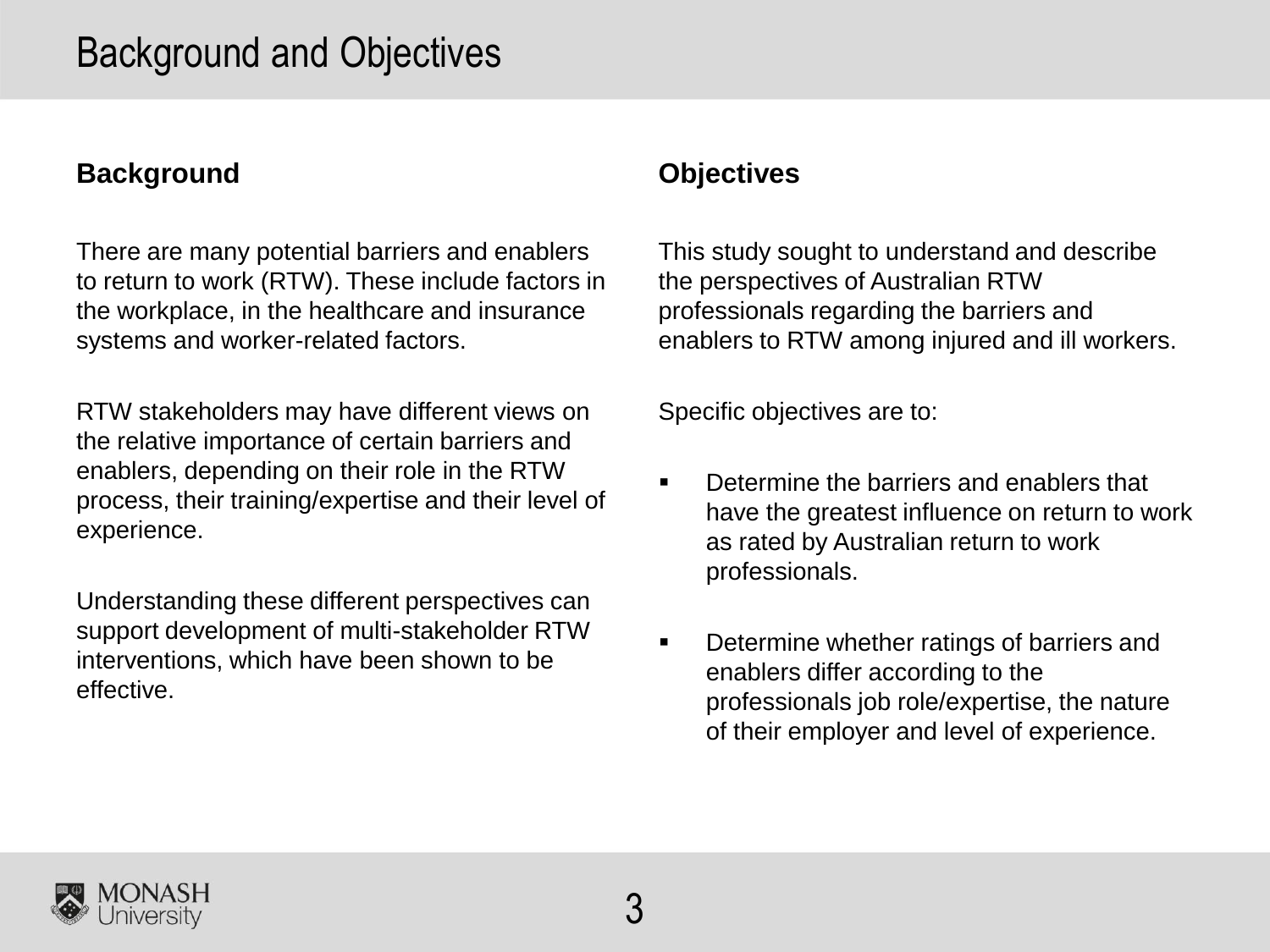### Methods

### **Participants & Data Collection**

N=206 adult participants working in a professional role within an Australian workers' compensation system were recruited via professional networks and social media to complete an online survey.

The survey requested that participants state whether they considered each of 47 barriers and enablers to be helpful or unhelpful for RTW using 5-point Likert scale.

The 47 barriers and enablers were derived from a systematic review of RTW literature completed by the study team, and were categorised into seven broad domains:

- Worker personal / family circumstances
- Worker health
- Job related
- Employer / workplace related
- Treatment and rehabilitation
- Claims management
- **Disputation**

### **Data Analysis**

Likert-scale responses for Enablers were reverse-coded to ensure the same directionality of response as for Barriers.

Responses for each barrier / enabler were then dichotomised into "Not important" (score of 1-3) and "Important" (score of 4-5).

For each barrier/enabler, the % of respondents agreeing that the barrier was important was calculated. The average % agreement was then calculated and visualised for each of the seven domains and for each individual barrier/enabler.

The list of barriers/enablers were ranked from highest to lowest agreement and those with less than 75% agreement (most disagreement) were extracted for further analysis.

Non-parametric (Chi2) analysis was used to compare agreement between respondents with different job roles and employers.

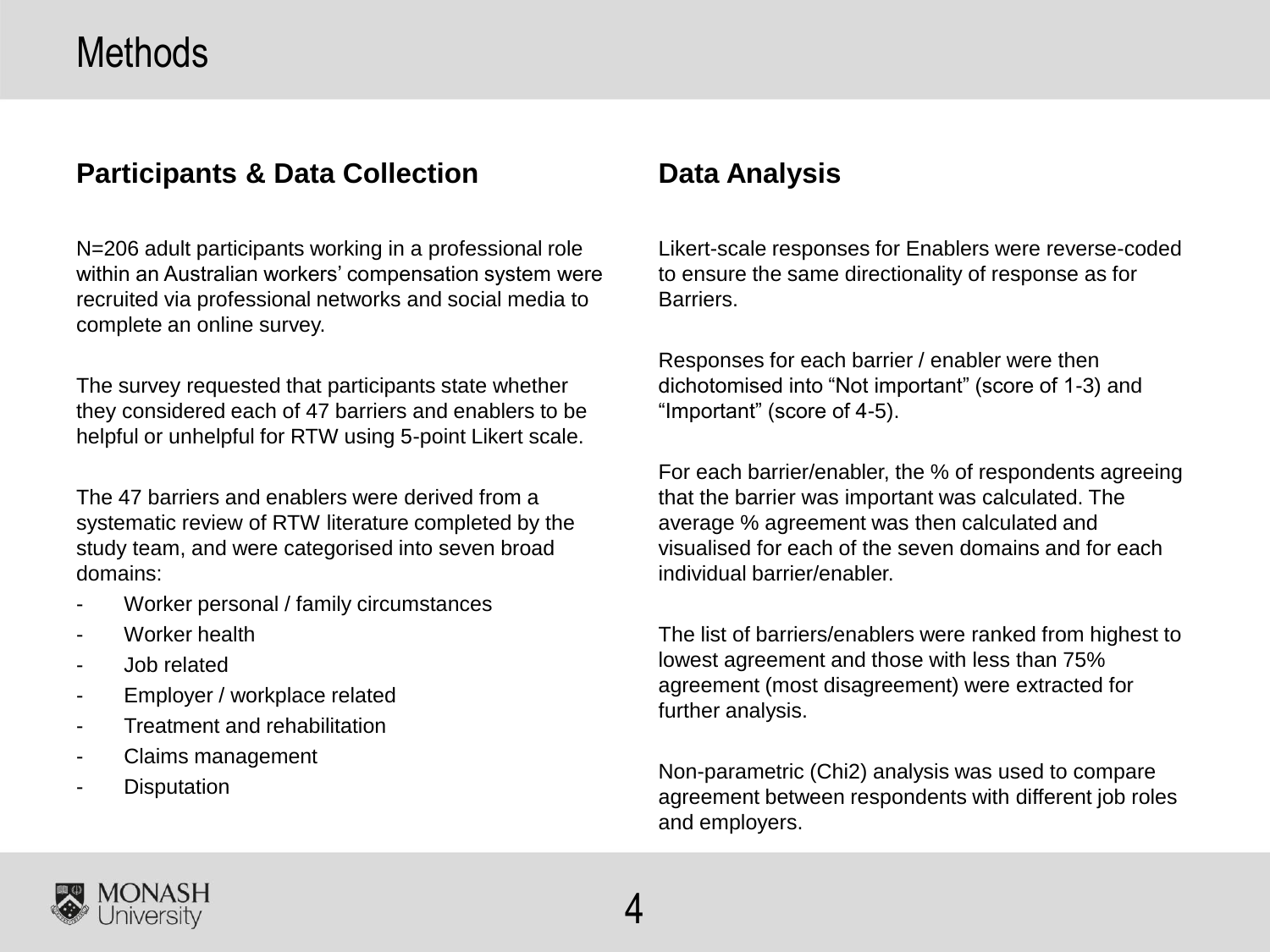## Survey Respondent Characteristics

| <b>Characteristic</b>       | <b>Description</b>                          | <b>Number</b> | <b>Percentage</b> |                                                                                  |
|-----------------------------|---------------------------------------------|---------------|-------------------|----------------------------------------------------------------------------------|
| <b>Total</b>                | Whole cohort                                | 206           | 100               | Groups with small N of respondents were                                          |
| <b>Primary Jurisdiction</b> | <b>NSW</b>                                  | 71            | 34.5              | collapsed for analysis.                                                          |
|                             | <b>QLD</b>                                  | 46            | 22.3              |                                                                                  |
|                             | <b>VIC</b>                                  | 39            | 18.9              |                                                                                  |
|                             | <b>WA</b>                                   | 29            | 14.1              |                                                                                  |
|                             | Other                                       | 21            | 10.2              | Includes respondents<br>from SA, ACT, TAS & NT                                   |
| <b>Main Employer</b>        | For-Profit Organisation                     | 106           | 51.5              |                                                                                  |
|                             | <b>Public Service</b>                       | 38            | 18.4              |                                                                                  |
|                             | Self-Employed                               | 37            | 18.0              |                                                                                  |
|                             | Not-For-Profit Organisation                 | 25            | 12.1              |                                                                                  |
| <b>Nature of Employer</b>   | <b>Occupational Rehabilitation Provider</b> | 62            | 30.1              |                                                                                  |
|                             | Insurer                                     | 32            | 15.5              | Includes legal firms, trade unions,                                              |
|                             | Other                                       | 32            | 25.5              | advocacy/support organisations, actuarial                                        |
|                             | <b>Govt Organisation/Regulators</b>         | 28            | 13.6              | firms, research organisations, employer<br>associations, management consultancy. |
|                             | <b>Healthcare Organisation</b>              | 27            | 13.1              |                                                                                  |
|                             | <b>Employers</b>                            | 24            | 11.7              |                                                                                  |
| <b>Job Role</b>             | RTW / Injury Mgmt Coordinator               | 69            | 33.5              |                                                                                  |
|                             | <b>Healthcare Provider</b>                  | 42            | 20.4              |                                                                                  |
|                             | Executive/Manager                           | 40            | 19.4              | Includes lawyers, trade                                                          |
|                             | Other                                       | 32            | 15.5              | union staff, researchers                                                         |
|                             | <b>Insurance Claims Manager</b>             | 23            | 11.2              | OHS officers.                                                                    |
| <b>Job Tenure</b>           | <5 years                                    | 44            | 21.4              |                                                                                  |
|                             | $6 - 10$ years                              | 45            | 21.8              |                                                                                  |
|                             | >10 years                                   | 117           | 56.8              |                                                                                  |
| <b>Experience</b>           | Single jurisdiction                         | 81            | 39.3              |                                                                                  |
|                             | Multiple jurisdictions                      | 124           | 60.2              |                                                                                  |

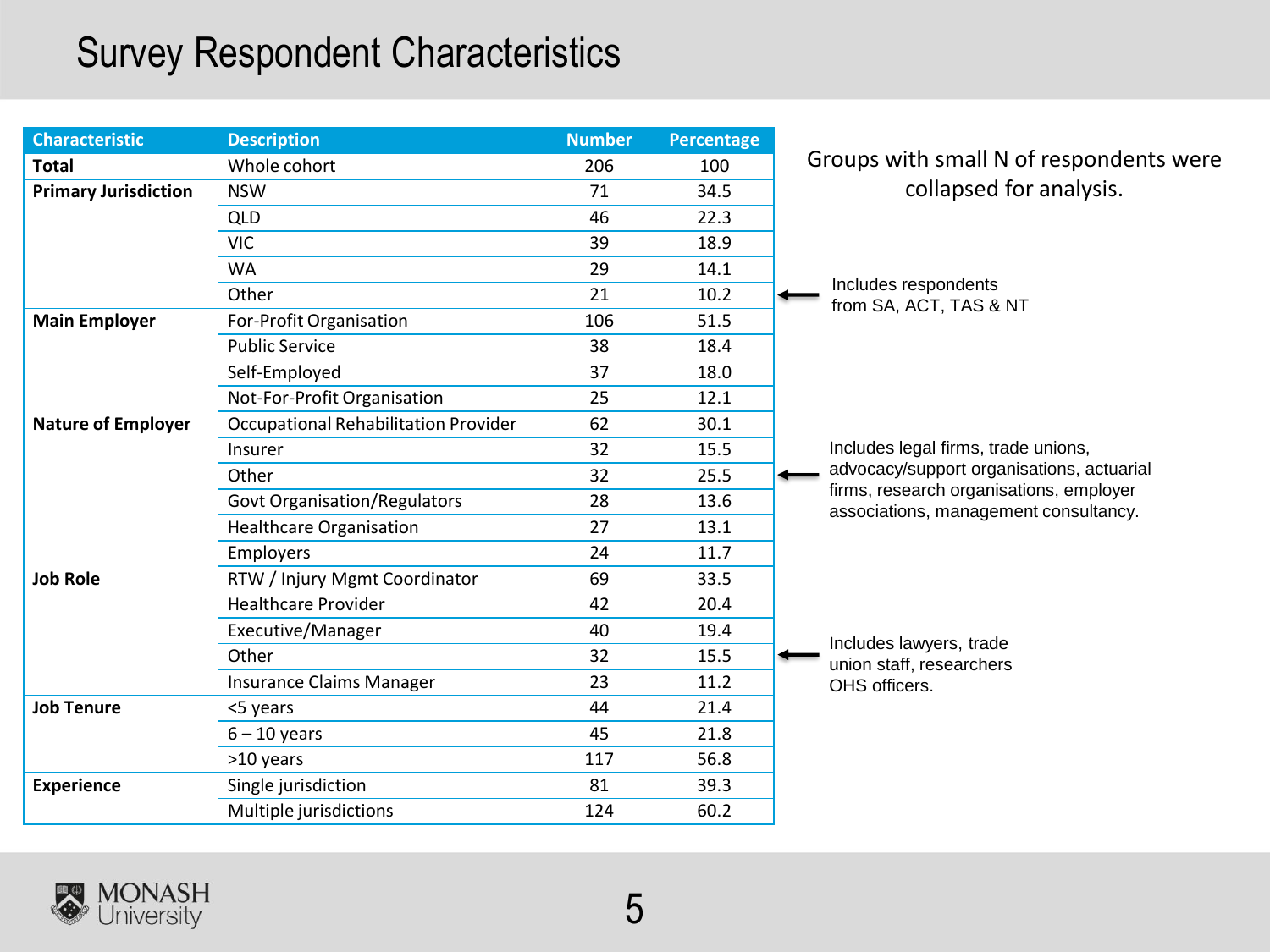## Results – Overview

- ➢ More than 75% of respondents agreed that 35 of the 47 barriers and enablers were important for RTW.
- ➢ There were 20 barriers and enablers which at least 95% of respondents agreed were important.
- The percent agreement for barriers/enablers in each domain is shown in the figure below.
- ➢ With the exception of factors in the health and disputes domains, there was a substantial amount of variability about the importance of individual barriers/enablers within each domain.



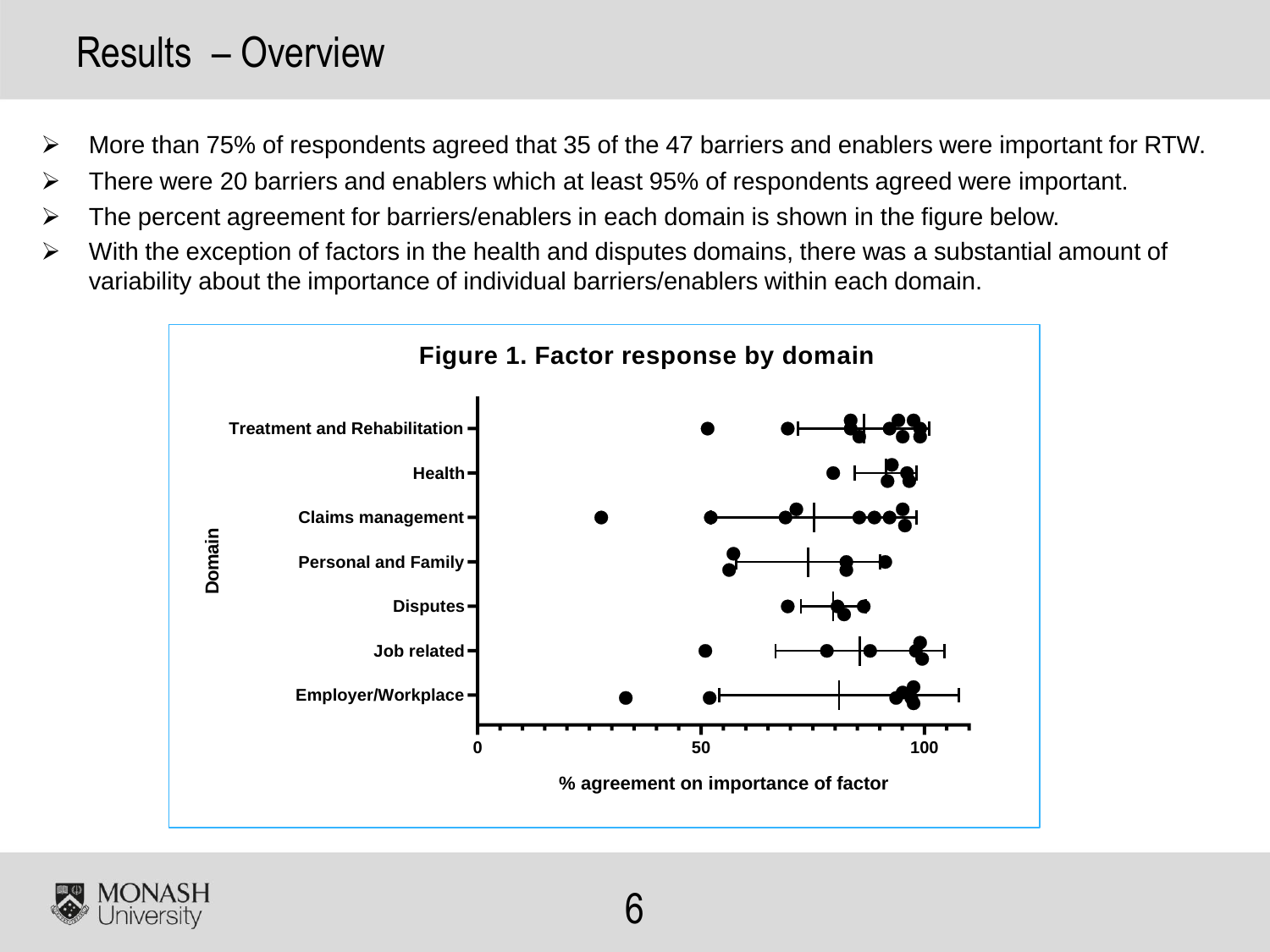## Results – Barriers and Enablers with at least 95% consensus

| <b>Barrier / Enabler</b>                                              | <b>Domain</b>                       | % respondents<br>rating barrier /<br>enabler as<br>important |
|-----------------------------------------------------------------------|-------------------------------------|--------------------------------------------------------------|
| Strong positive relationships with co-workers                         | Job-related                         | 100%                                                         |
| Good quality healthcare / medical treatment                           | <b>Treatment and Rehabilitation</b> | 99%                                                          |
| Early access to healthcare / medical treatment                        | <b>Treatment and Rehabilitation</b> | 99%                                                          |
| Access to graduated re-entry / return to work                         | Job-related                         | 99%                                                          |
| Access to modified duties / job tasks                                 | Job-related                         | 98%                                                          |
| Effective coordination of workplace and healthcare response to injury | <b>Treatment and Rehabilitation</b> | 98%                                                          |
| Involvement of the employer in developing a return to work plan       | Employer / workplace                | 98%                                                          |
| Employer offer of modified working hours or conditions                | Employer / workplace                | 98%                                                          |
| Early communication by the employer after injury                      | Employer / workplace                | 97%                                                          |
| Positive recovery expectations of the injured worker                  | Health                              | 97%                                                          |
| Strong worker coping ability                                          | Health                              | 96%                                                          |
| Poor communication by the insurer case manager                        | Claims management                   | 96%                                                          |
| Receiving healthcare that is work focussed                            | <b>Treatment and Rehabilitation</b> | 95%                                                          |
| Delays in insurer approvals for treatment                             | Claims management                   | 95%                                                          |
| Strong employer understanding of workers' compensation                | Employer / workplace                | 95%                                                          |

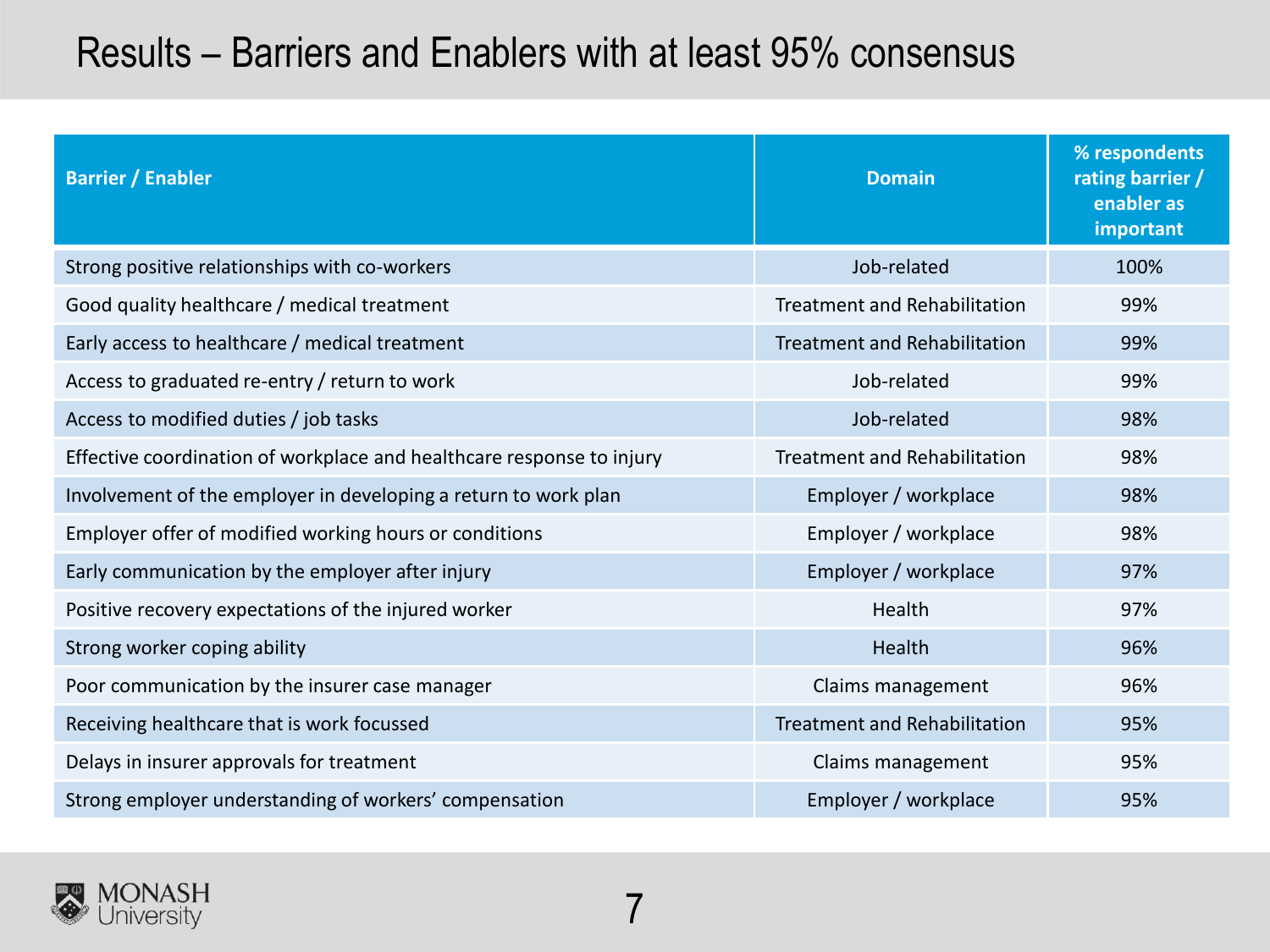## Results – Barriers and Enablers with less than 75% consensus

| <b>Barrier / Enabler</b>                                          | <b>Domain</b>                             | % respondents<br>rating barrier /<br>enabler as<br>important |
|-------------------------------------------------------------------|-------------------------------------------|--------------------------------------------------------------|
| Face-to-face (in person) interaction with insurer case manager    | Claims management                         | 71%                                                          |
| Having a lawyer represent the worker in dealings with insurers    | Disputation                               | 69%                                                          |
| Receiving too much medical treatment                              | Treatment / Rehabilitation                | 69%                                                          |
| Complex claims management / administrative processes              | Claims management                         | 69%                                                          |
| Low level of worker education                                     | Worker personal / family<br>circumstances | 57%                                                          |
| Older age of worker at time of injury                             | Worker personal / family<br>circumstances | 56%                                                          |
| The ability to lodge claims online or via smart phone             | Claims management                         | 52%                                                          |
| Being employed by a large organisation                            | Workplace / Employer                      | 52%                                                          |
| A pre-existing relationship with the healthcare provider          | Treatment / Rehabilitation                | 51%                                                          |
| Being employed in a physically demanding job                      | Job-related                               | 51%                                                          |
| Being employed by a self-insured organisation                     | Workplace / Employer                      | 33%                                                          |
| Having a high percentage of pre-injury wages replaced by benefits | Claims management                         | 28%                                                          |

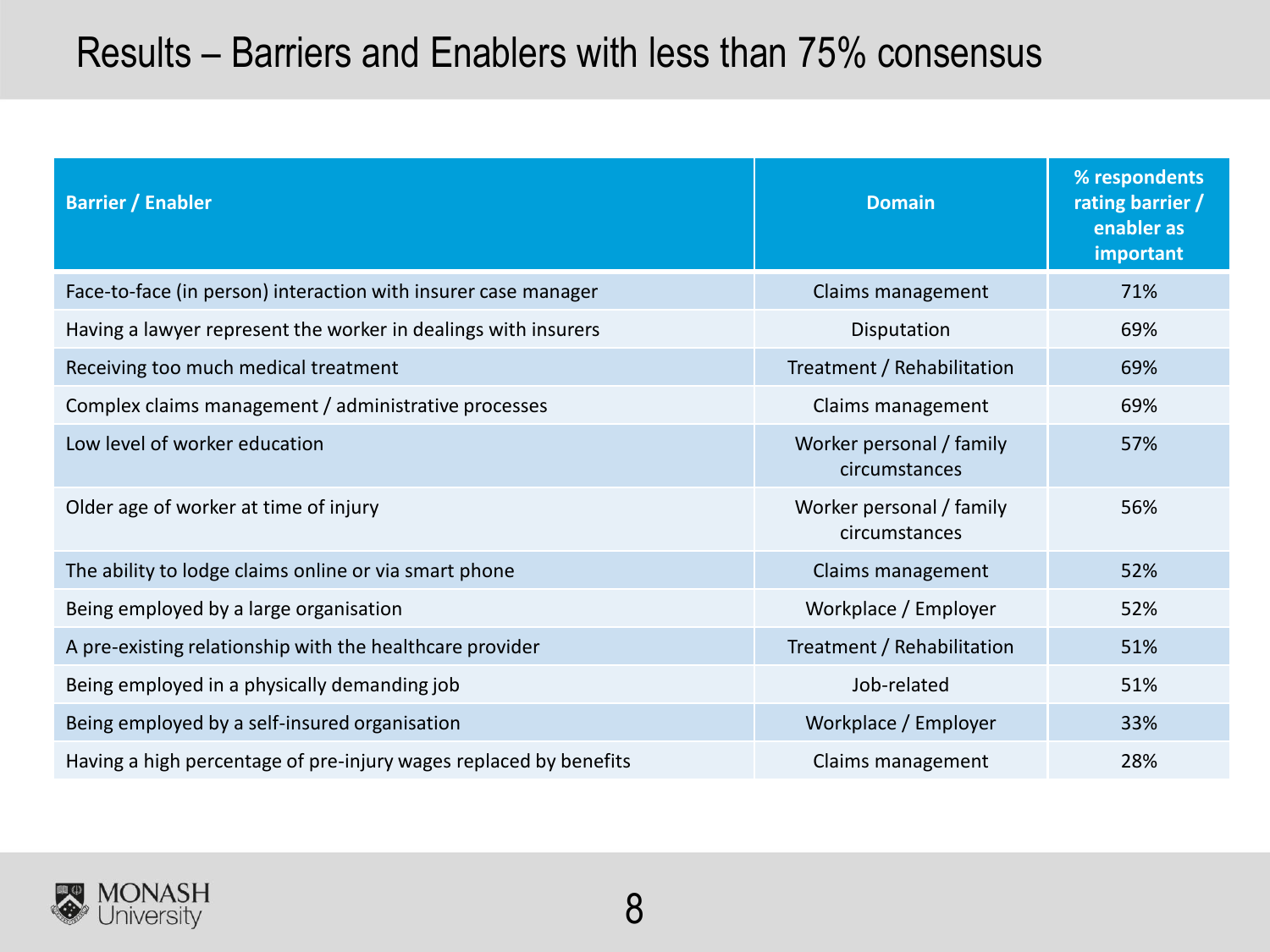### Results – Low agreement by respondent job role

- $\triangleright$  There were six barriers / enablers with overall low agreement regarding their importance, in which agreement varied significantly by the respondents job role.
- $\triangleright$  The table below shows the percent of respondents in each job role group reporting that barriers or enablers are important for RTW.
- ➢ For example, 26% of insurance claims managers agreed that a pre-existing relationship with a healthcare provider was important for RTW compared with 65% of executives, 48% of healthcare providers and 69% of people with other jobs.

|                                                                | % respondents reporting barrier/enabler as important by<br>job role group |                        |                                                                   |                        |       |             |  |
|----------------------------------------------------------------|---------------------------------------------------------------------------|------------------------|-------------------------------------------------------------------|------------------------|-------|-------------|--|
| <b>Barrier or Enabler</b>                                      | RTW/Injury<br><b>Mgmt</b><br>Coordinator                                  | Executive /<br>Manager | <i><u><b>Insurance</b></u></i><br><b>Claims</b><br><b>Manager</b> | Healthcare<br>Provider | Other | Pearson's x |  |
| A pre-existing relationship with the healthcare provider       | 46%                                                                       | 65%                    | 26%                                                               | 48%                    | 69%   | $p = 0.01$  |  |
| Being employed by a large organisation                         | 54%                                                                       | 60%                    | 78%                                                               | 33%                    | 44%   | $p=0.01$    |  |
| Low level of worker education                                  | 48%                                                                       | 63%                    | 39%                                                               | 64%                    | 75%   | $p=0.03$    |  |
| Complex claims management / administrative processes           | 54%                                                                       | 88%                    | 70%                                                               | 64%                    | 84%   | $p=0.001$   |  |
| Receiving too much medical treatment                           | 72%                                                                       | 80%                    | 70%                                                               | 74%                    | 44%   | $p = 0.01$  |  |
| Having a lawyer represent the worker in dealings with insurers | 74%                                                                       | 90%                    | 70%                                                               | 67%                    | 38%   | p<0.0001    |  |

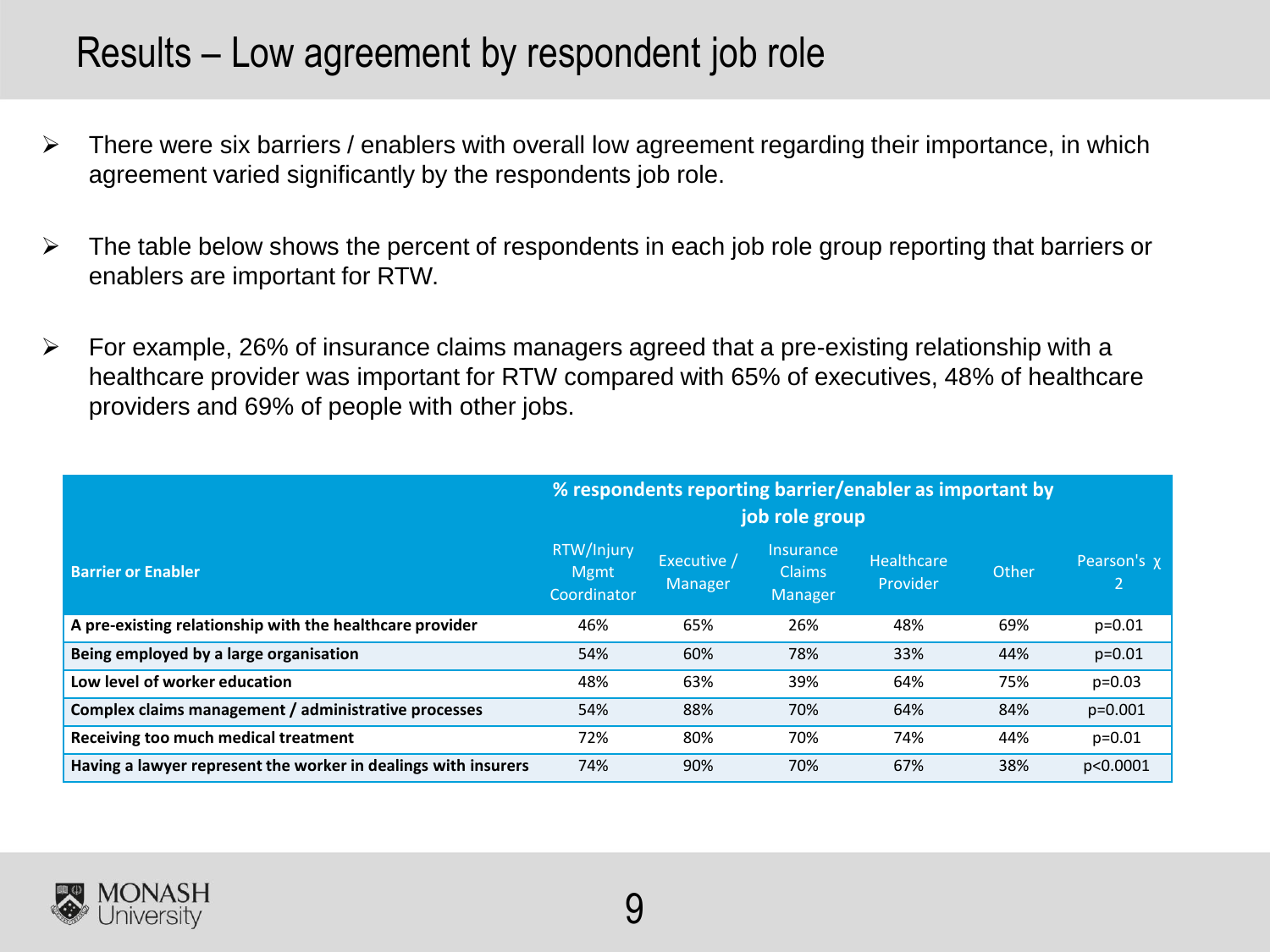### Results – Low agreement by nature of employer

- $\triangleright$  There were five barriers / enablers with overall low agreement regarding their importance, in which agreement varied significantly by the respondents job role.
- $\triangleright$  The table below shows the percent of respondents in each employer group reporting that barriers or enablers are important for RTW.
- ➢ For example, 88% of respondents employed by insurers reported that face-to-face interaction with the case manager is important for RTW compared with 65% of people employed by occupational rehabilitation companies, 63% of people in healthcare organisations, 54% of people in employers of injured workers.

|                                                                       | % respondents reporting barrier/enabler as important by nature of<br>employer |                |                           |                  |                         |       |                                  |
|-----------------------------------------------------------------------|-------------------------------------------------------------------------------|----------------|---------------------------|------------------|-------------------------|-------|----------------------------------|
| <b>Barrier or Enabler</b>                                             | Occ Rehab<br>company                                                          | <b>Insurer</b> | <b>Health</b><br>Care Org | <b>Employers</b> | Govt Org /<br>Regulator | Other | Pearson's<br>$\chi$ <sup>2</sup> |
| A pre-existing relationship with the healthcare provider              | 48%                                                                           | 28%            | 52%                       | 58%              | 57%                     | 69%   | $p = 0.04$                       |
| Being employed by a large organisation                                | 37%                                                                           | 78%            | 33%                       | 50%              | 64%                     | 59%   | $p = 0.001$                      |
| Receiving too much medical treatment                                  | 71%                                                                           | 75%            | 85%                       | 71%              | 68%                     | 47%   | $p = 0.04$                       |
| Having a lawyer represent the worker in dealings with insurers        | 79%                                                                           | 75%            | 70%                       | 71%              | 68%                     | 44%   | $p=0.02$                         |
| Face-to-face (in person) interaction with the insurer case<br>manager | 65%                                                                           | 88%            | 63%                       | 54%              | 82%                     | 78%   | $p = 0.03$                       |